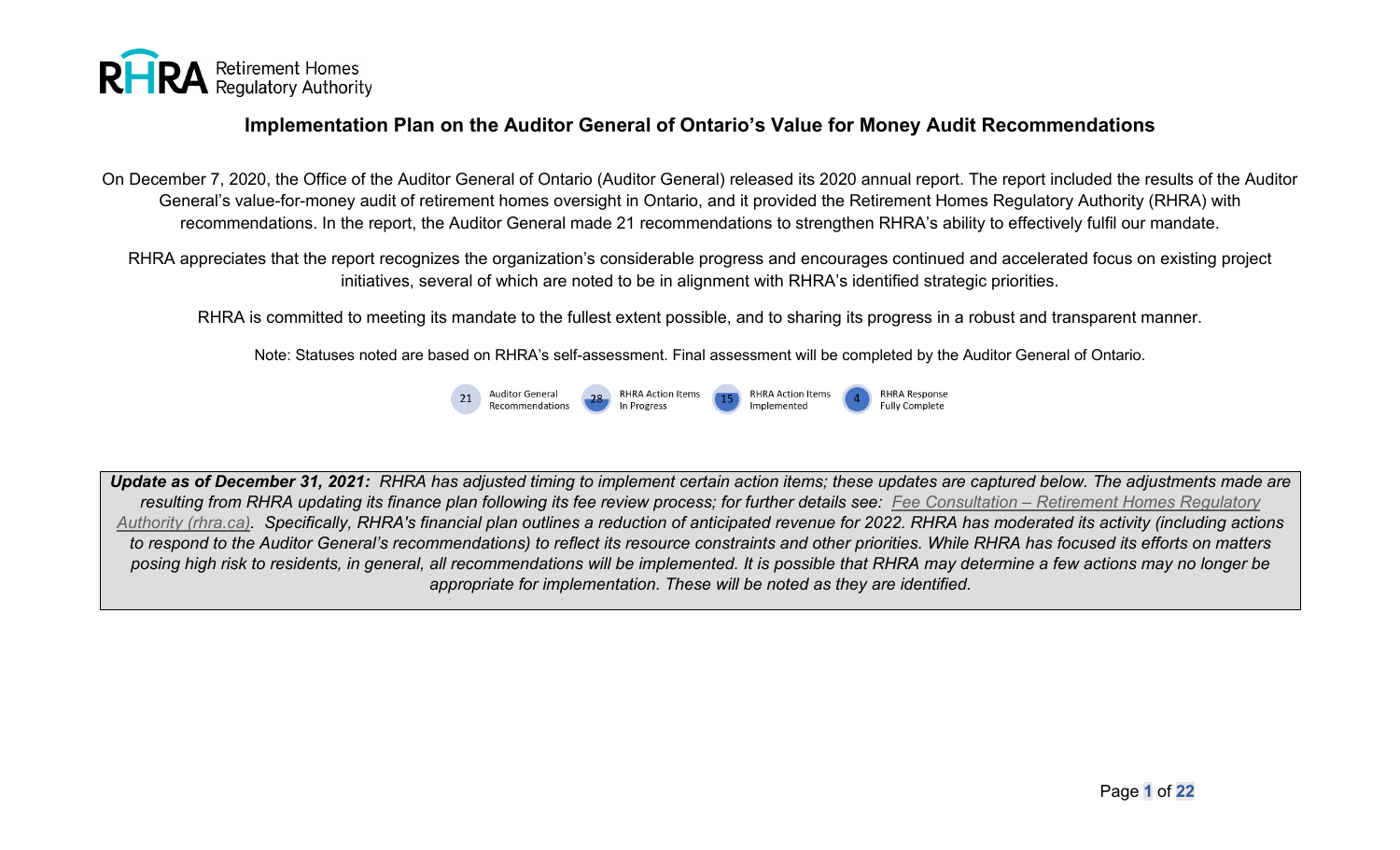| <b>Recommendation</b><br>#2 | To protect residents of retirement homes who may require increasing levels of care, and in some cases to the<br>extent of level of care provided in long-term-care homes, we recommend that the Retirement Homes Regulatory<br>Authority work in conjunction with Ontario Health, the Ministry of Long-Term Care and the Ministry for Seniors<br>and Accessibility to: | <b>Status</b>     |
|-----------------------------|------------------------------------------------------------------------------------------------------------------------------------------------------------------------------------------------------------------------------------------------------------------------------------------------------------------------------------------------------------------------|-------------------|
|                             | resume and accelerate its work to develop different and appropriate approaches to regulate different types of<br>retirement homes with consideration of the evolving resident health profiles;                                                                                                                                                                         | In progress       |
| <b>Action Items</b>         | examine, reassess and identify the most efficient and cost-effective way to deliver support services in<br>retirement homes for the safety and protection of residents;                                                                                                                                                                                                | Not yet initiated |
|                             | implement an inspection process (assigning clear roles and responsibilities), as soon as possible that<br>sufficiently addresses the increasing complexities and levels of care required for residents in retirement<br>homes; and                                                                                                                                     | In progress       |
|                             | • take more timely and rigorous compliance support or enforcement actions against retirement homes that do<br>not provide adequate care services to residents.                                                                                                                                                                                                         | Fully implemented |

## **Target Completion Date – Winter 2022**

#### Steps Taken

- Re-initiated a project to evaluate different types of approaches in accounting for variance among retirement homes.
- Sought and obtained approval of *Request for Information Policy* from Minister for Seniors and Accessibility to enable collection of aggregate resident profile information
- Put in place dedicated resources to monitor and enforce compliance of retirement homes and provide compliance support to retirement homes
- Included resumption of the licence classes evaluation project in fiscal year (FY) 2021/2022 Business Plan
- RHRA hired inspectors with increased clinical knowledge to strengthen its capabilities to understand and address issues related to increasing complexities and levels of care
- Added staff resources to supplement online operator compliance assistance materials and mitigate the number of incidents requiring enforcement action
- Adopted enhanced inspection approaches that consider a retirement home's compliance history, risk assessment and residents
- Amended inspection overview procedure and escalation to enforcement process for non-compliant licensees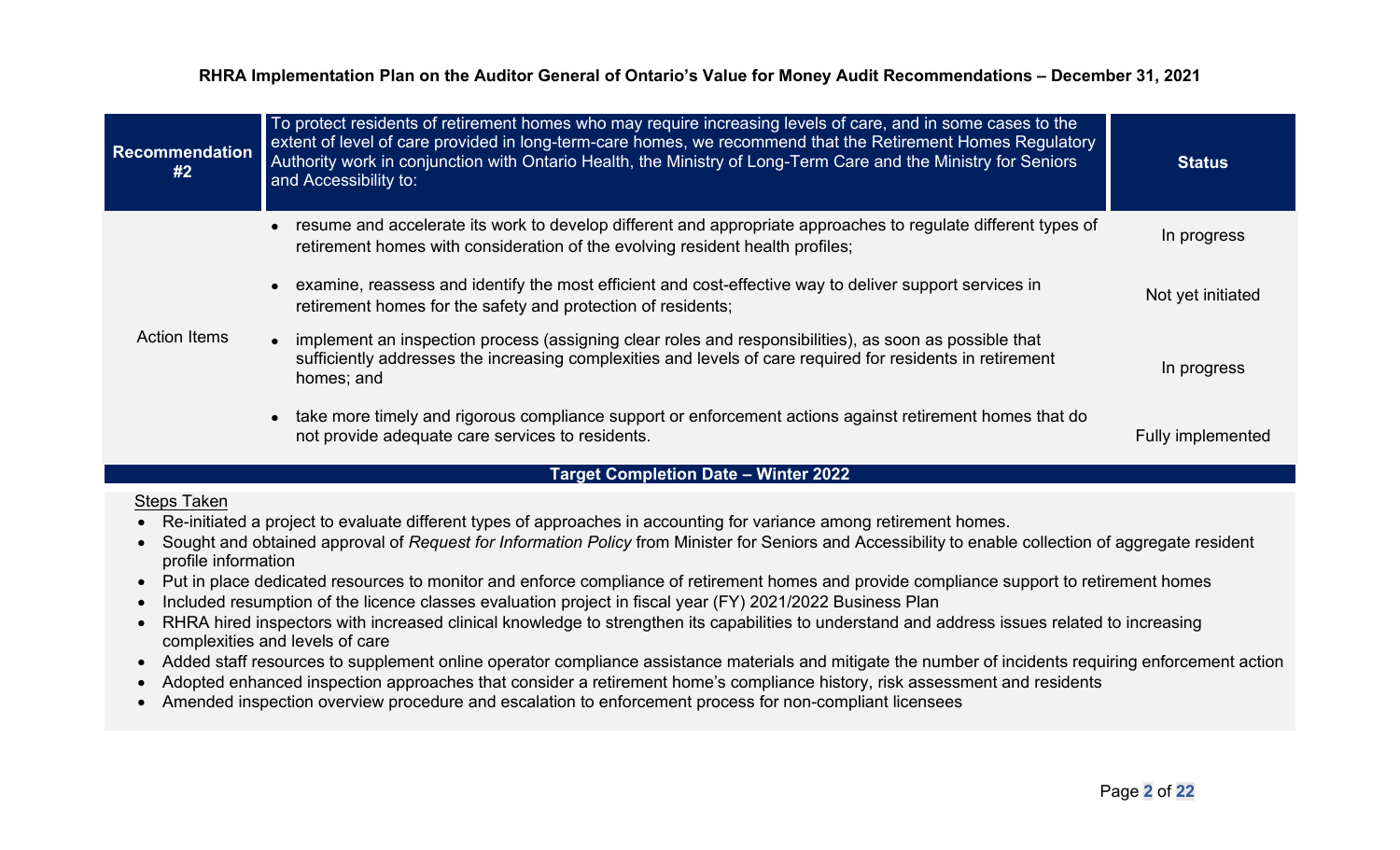#### Steps to be Completed

- Collaborate with Ministry for Seniors and Accessibility (MSAA) in its comprehensive review of the *Retirement Homes Act, 2010*
- Assess RHRA inspection workforce for addressing increasing complexities and levels of care

| <b>Recommendation</b><br>#3 | To allow it to make more effective, timely, data-driven decisions to strengthen the oversight of staffing and care<br>services provided in retirement homes and support the Ministry for Seniors and Accessibility (MSAA) in<br>developing policy on senior housing and care, we recommend that the Retirement Homes Regulatory Authority: |             |
|-----------------------------|--------------------------------------------------------------------------------------------------------------------------------------------------------------------------------------------------------------------------------------------------------------------------------------------------------------------------------------------|-------------|
|                             | • work with the Ministry to obtain the necessary approvals to collect needed information as soon as possible;                                                                                                                                                                                                                              | In progress |
| <b>Action Items</b>         | in conjunction with the Ministry, establish processes to collect data on residents and retirement homes from<br>other relevant organizations with consideration of appropriate processes to respect the protection of personal<br>health information; and                                                                                  | In progress |
|                             | commence the collection, analysis and use of this information to inform policy development in this sector.                                                                                                                                                                                                                                 | In progress |
|                             | <b>Target Completion Date - Winter 2022</b><br>Updated to - Winter 2023                                                                                                                                                                                                                                                                    |             |

#### Steps Taken

- Sought and obtained approval of *Request for Information Policy* from Minister for Seniors and Accessibility (MSAA) to enable collection of needed information
- Submitted to Ontario Health data request on retirement homes residents waiting for placement in long-term care
- Developed a plan for stakeholder consultation on data collection and analysis that will inform policy recommendations to MSAA
- Supported MSAA on potential legislative changes regarding obtaining resident and substitute decision maker (SDM) contact information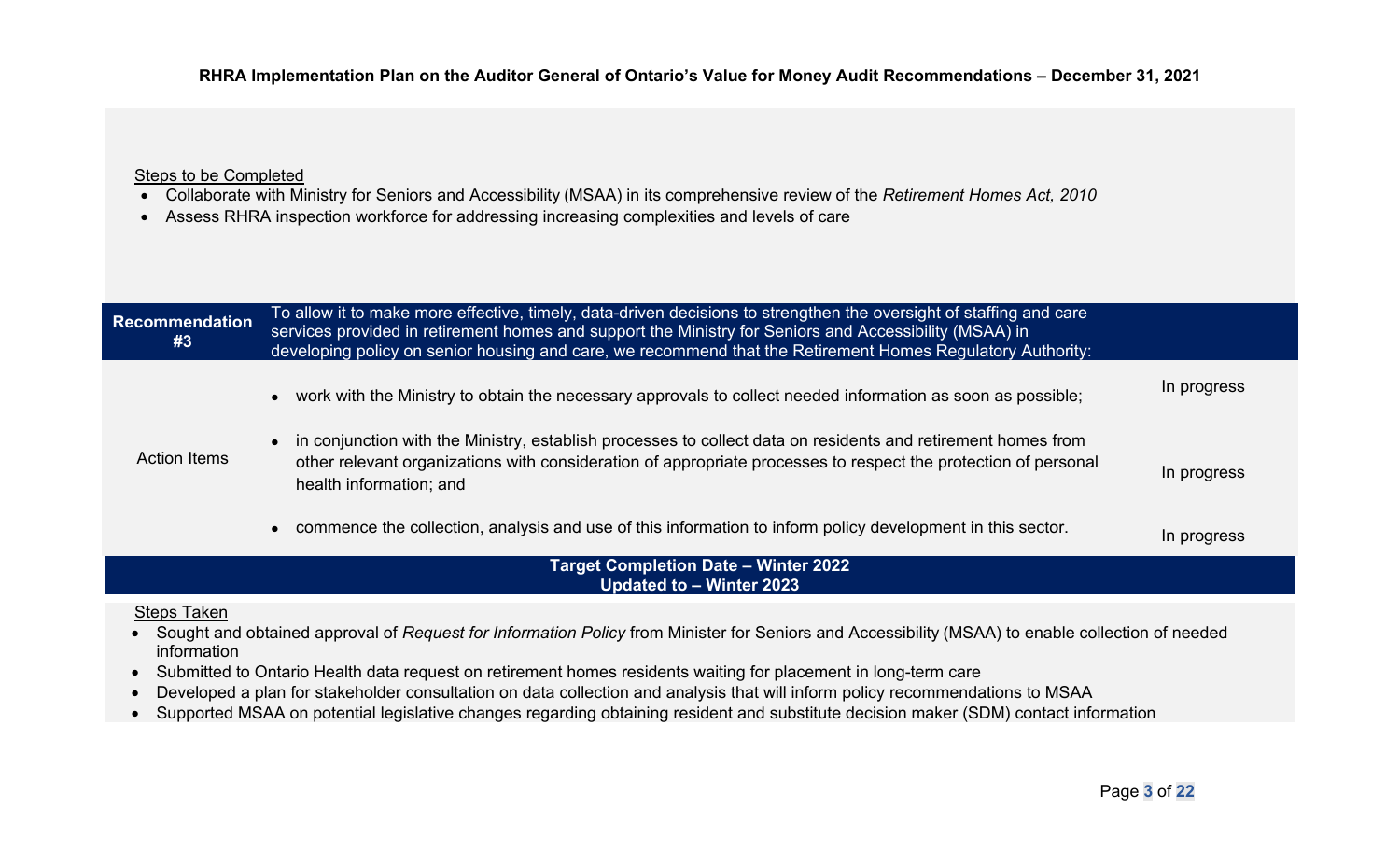• On October 28, 2021, the Minister of Long-Term Care introduced the *[Providing More Care, Protecting Seniors, and Building More Beds Act, 2021](https://www.ola.org/sites/default/files/node-files/bill/document/pdf/2021/2021-10/b037_e.pdf)*, which includes proposed amendments to the *Retirement Homes Act, 2010*. This Bill included proposals related to data collection for resident and SDM contact information. The Bill was passed and received Royal Assent on Dec 9, 2021.

#### Steps to be Completed

- Engaged in process to put in place a new technology platform to aid data collection
- Build a data strategy for data governance and security and ensure protection of all data, including personal health information
- Due to organizational restructuring at Ontario Health, RHRA's data request experienced delays.
- Undertake stakeholder consultation on data collection and analysis.

| Recommendation<br>#4 | So that risks and harm to retirement home residents can be more effectively reduced through more frequent<br>and risk prioritized inspections, we recommend that the Retirement Homes Regulatory Authority | <b>Status</b> |
|----------------------|------------------------------------------------------------------------------------------------------------------------------------------------------------------------------------------------------------|---------------|
| <b>Action Items</b>  | expand the factors considered, beyond just inspection history, in its risk model for selecting homes for more<br>frequent inspection.                                                                      | In progress   |

### **Target Completion Date – Winter 2022**

#### Steps Taken

- Submitted data request to Ontario Health on number of retirement homes residents waiting for placement in long-term care
- RHRA has been approved for data-sharing under the Ministry of Revenue Act to enhance the RHRA risk model with relevant financial indicators

#### Steps to be Completed

• Identify other relevant data for inclusion in risk assessment of harm outside of information collected through inspections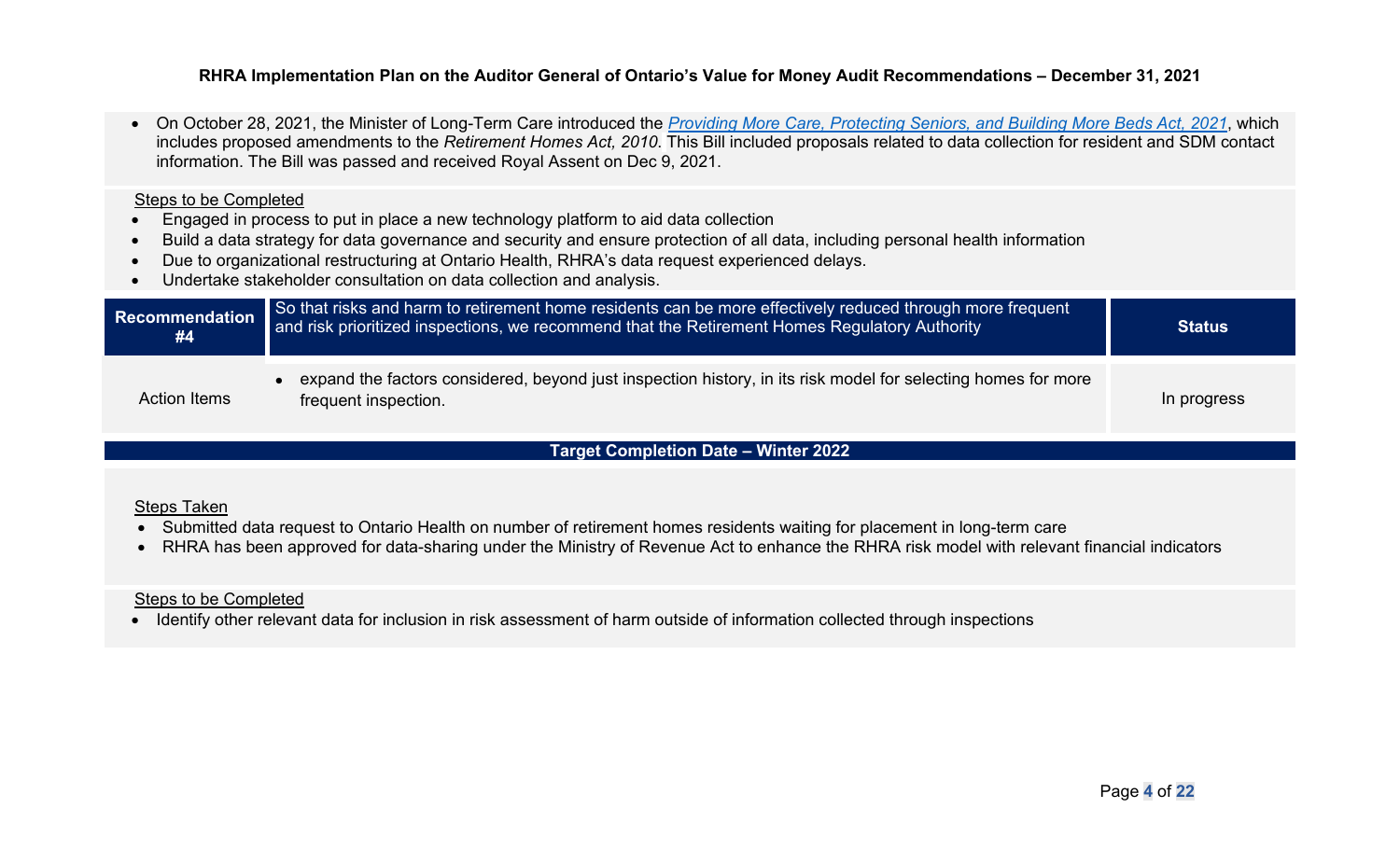| <b>Recommendation</b><br>#5 | To confirm that retirement homes have appropriate infection and prevention controls in place, we recommend<br>that the Retirement Homes Regulatory Authority:                                              | <b>Status</b>                    |
|-----------------------------|------------------------------------------------------------------------------------------------------------------------------------------------------------------------------------------------------------|----------------------------------|
|                             | put processes, including continuing use of its COVID-19 checklist, in place to assess whether all retirement<br>homes have appropriate practices on infection prevention and control;                      | Fully implemented                |
| <b>Action Items</b>         | routinely obtain data from public health officials on issues or concerns in retirement homes;<br>regularly incorporate into its inspector training any lessons learned from public health inspections; and | In progress<br>Not yet initiated |
|                             | going forward, request that retirement homes incorporate pandemic plans in their emergency plans that also<br>address the requirement to include a personal protective equipment supply.                   | In progress                      |

## **Target Completion Date – Winter 2022 Updated to – Winter 2023**

## Steps Taken

- Updated routine inspection forms to include additional infection prevention and control (IPAC) assessment focus areas
- Provided advice to MSAA in its comprehensive review of the *Retirement Homes Act, 2010* on recommended legislative and regulatory changes to allow greater information sharing with public health partners and requirements for pandemic plans
- Developed and distributed IPAC Compliance Assistance Material to assist retirement home licensees and operators in understanding their obligations under the Retirement Homes Act as it relates to IPAC
- Shared information and reinforced the participation of retirement homes in IPAC Hubs
- Reinforced expectations related to IPAC
- Increased inspection staff capacity
- Working with the Canadian Red Cross to support retirement homes that have been escalated for additional IPAC and non-clinical staffing interventions
- Made resources [available online](https://www.rhra.ca/en/covid-19-coronavirus-update/#tab1) to provide operators with COVID-19 materials and resources to support IPAC, including COVID-19 checklists
- Amended training and evaluation of compliance on an ongoing basis as Chief Medical Officer of Health (CMOH) directives, MSAA recommendations and RHRA compliance standards changed
- Continual use of COVID-19 checklist when significant IPAC concerns are identified through proactive outreach activities or information received from external sources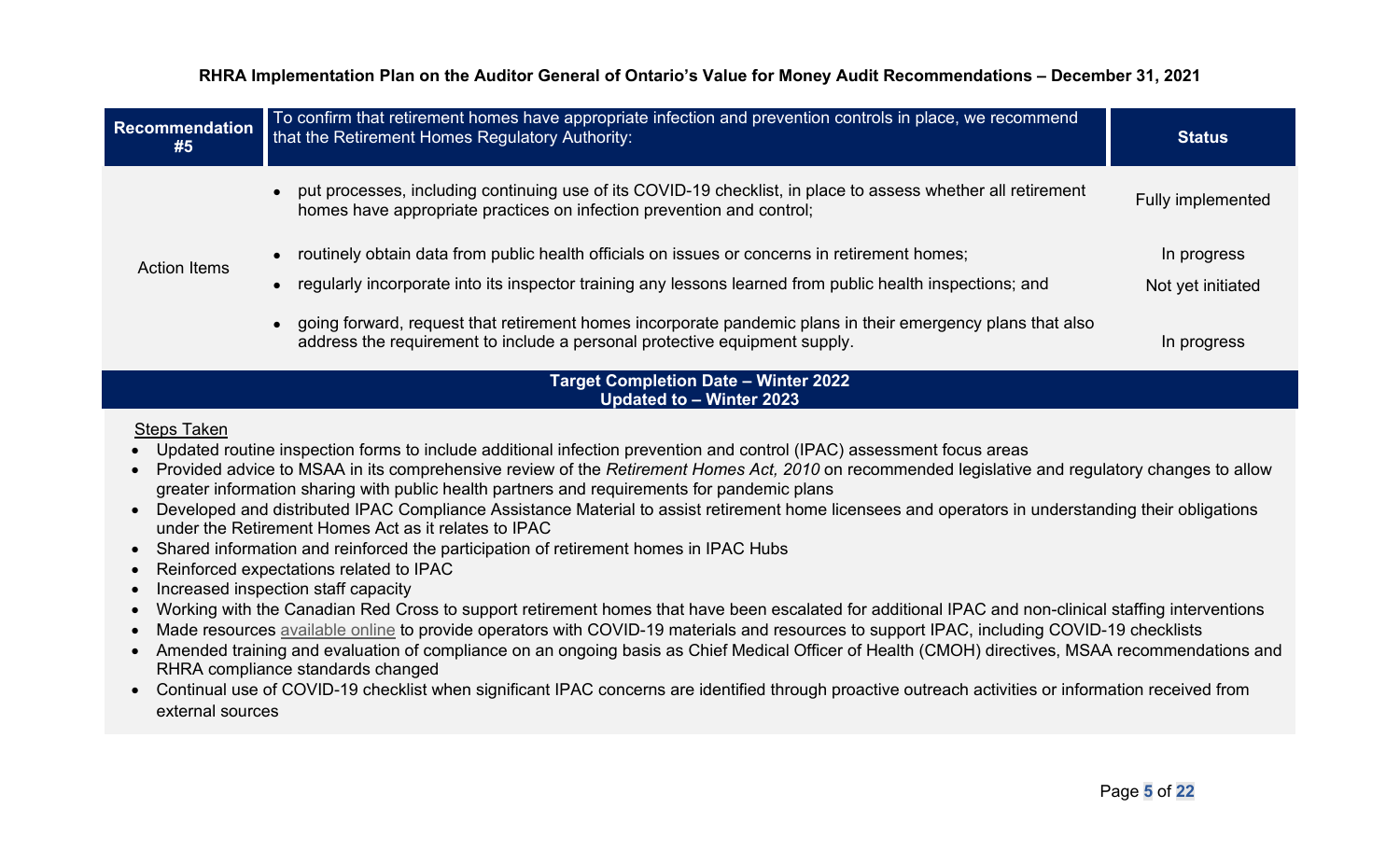## Steps to be Completed

• Pending government decisions related to information sharing, RHRA will incorporate any high-level learnings and/or insights obtained from public health data into inspector training

| Recommendation<br>#6 | To return to its proactive, routine inspection process focused on resident safety, care and choices about their<br>care options, we recommend that the Retirement Homes Regulatory Authority:                     | <b>Status</b>            |
|----------------------|-------------------------------------------------------------------------------------------------------------------------------------------------------------------------------------------------------------------|--------------------------|
| <b>Action Items</b>  | establish an appropriately prioritized action plan that includes targeted timelines to clear the backlog of<br>proactive routine inspections, enhanced with additional infection prevention and control coverage; | <b>Fully implemented</b> |
|                      | conduct the required inspections; and                                                                                                                                                                             | In progress              |
|                      | monitor its compliance with this plan.                                                                                                                                                                            | In progress              |
|                      | <b>Target Completion Date - Winter 2022</b>                                                                                                                                                                       |                          |

## Steps Taken

- Communicated with licensees in August 2020, outlining expectations of retirement homes for a "Return to Normal" on items it had temporarily paused in March 2020 due to the COVID-19 pandemic
- Resumed routine inspections on an unannounced basis
- Added IPAC focus areas to existing inspection form
- Finalized a prioritization plan to aid internal monitoring and analysis of progress
- Continuing to conduct proactive routine inspections to clear backlog, while being responsive in conducting reactive inspections

### Steps to be Completed

• Hiring additional full-time and surge program inspectors to meet inspection requirements, and undertaking inspector training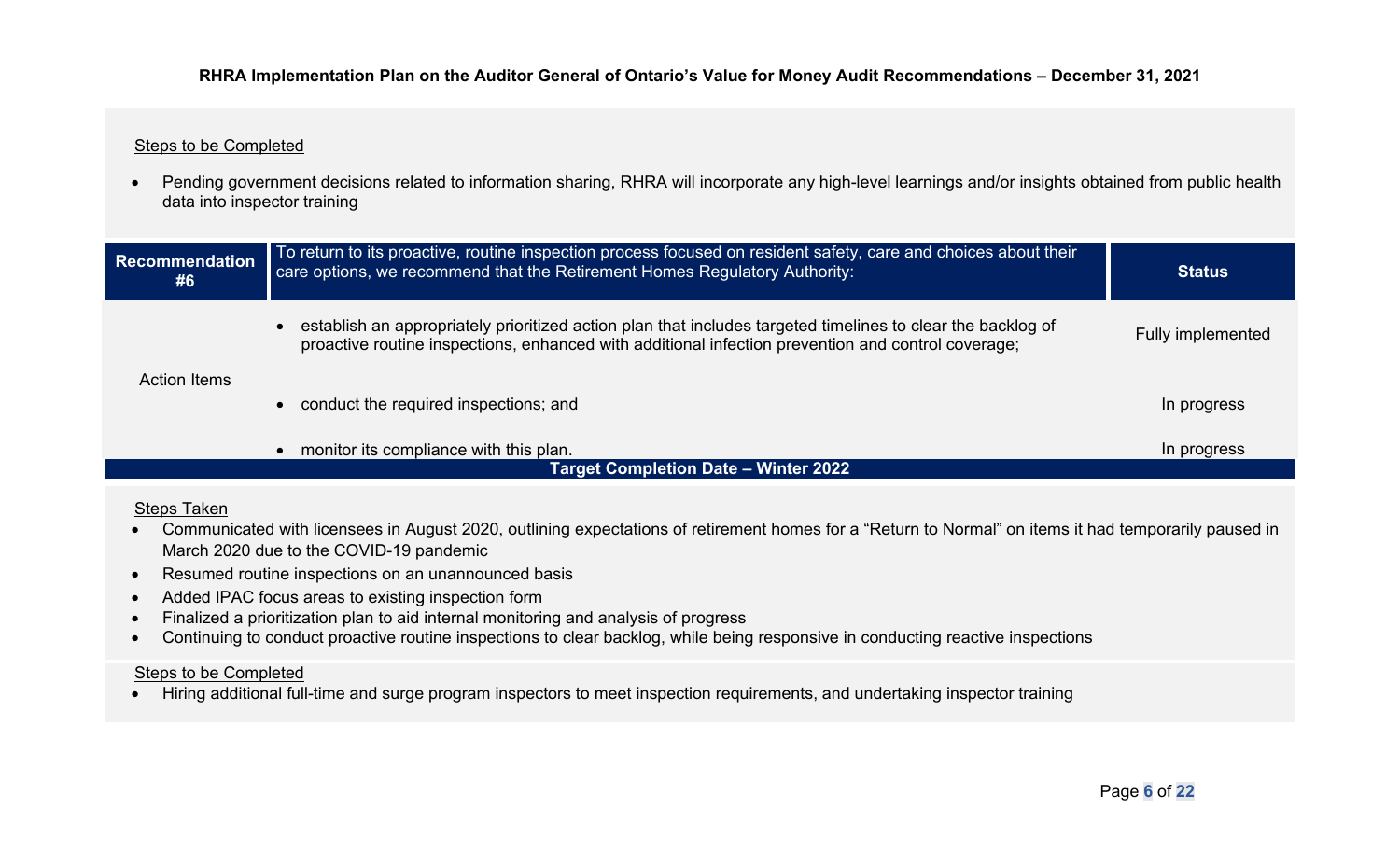| <b>Recommendation</b><br>#7 | To fully self-assess and monitor its inspection process for coverage and distribution of work, we recommend<br>that the Retirement Homes Regulatory Authority                                                                                                                               | <b>Status</b> |
|-----------------------------|---------------------------------------------------------------------------------------------------------------------------------------------------------------------------------------------------------------------------------------------------------------------------------------------|---------------|
| <b>Action Items</b>         | • continually monitor inspector caseloads, revisit caseload targets and reassign cases as needed.                                                                                                                                                                                           | In progress   |
|                             | <b>Target Completion Date - Winter 2021</b><br>Updated to - Winter 2022                                                                                                                                                                                                                     |               |
| <b>Steps Taken</b>          | Created a report on current and projected inspector workloads that is used to identify resource gaps by geographical regions                                                                                                                                                                |               |
| Steps to be Completed       | Revise inspection target numbers based on the projected inspection volumes and resources available<br>Distribute work of inspections based on skill sets, workload and knowledge<br>Develop a system for monitoring time spent by inspectors on inspections and other regulatory activities |               |

| Recommendation<br>#8 | To minimize the safety, health and other impacts to residents and families of residents in retirement homes that<br>undergo management orders, we recommend that the Retirement Homes Regulatory Authority:                                                                             | <b>Status</b>     |
|----------------------|-----------------------------------------------------------------------------------------------------------------------------------------------------------------------------------------------------------------------------------------------------------------------------------------|-------------------|
| <b>Action Items</b>  | establish a back-up network of qualified management candidates that can be quickly deployed to retirement<br>homes during times of crisis;                                                                                                                                              | Fully implemented |
|                      | establish criteria for making emergency funding available should managers deployed to a retirement home<br>under management order require justifiable financial resources; and                                                                                                          | In progress       |
|                      | • in conjunction with the Ministry for Seniors and Accessibility (MSAA), ensure that residents in retirement<br>homes are protected in a manner consistent with residents in long-term-care homes in circumstances of<br>public health threats during and beyond the COVID-19 pandemic. | In progress       |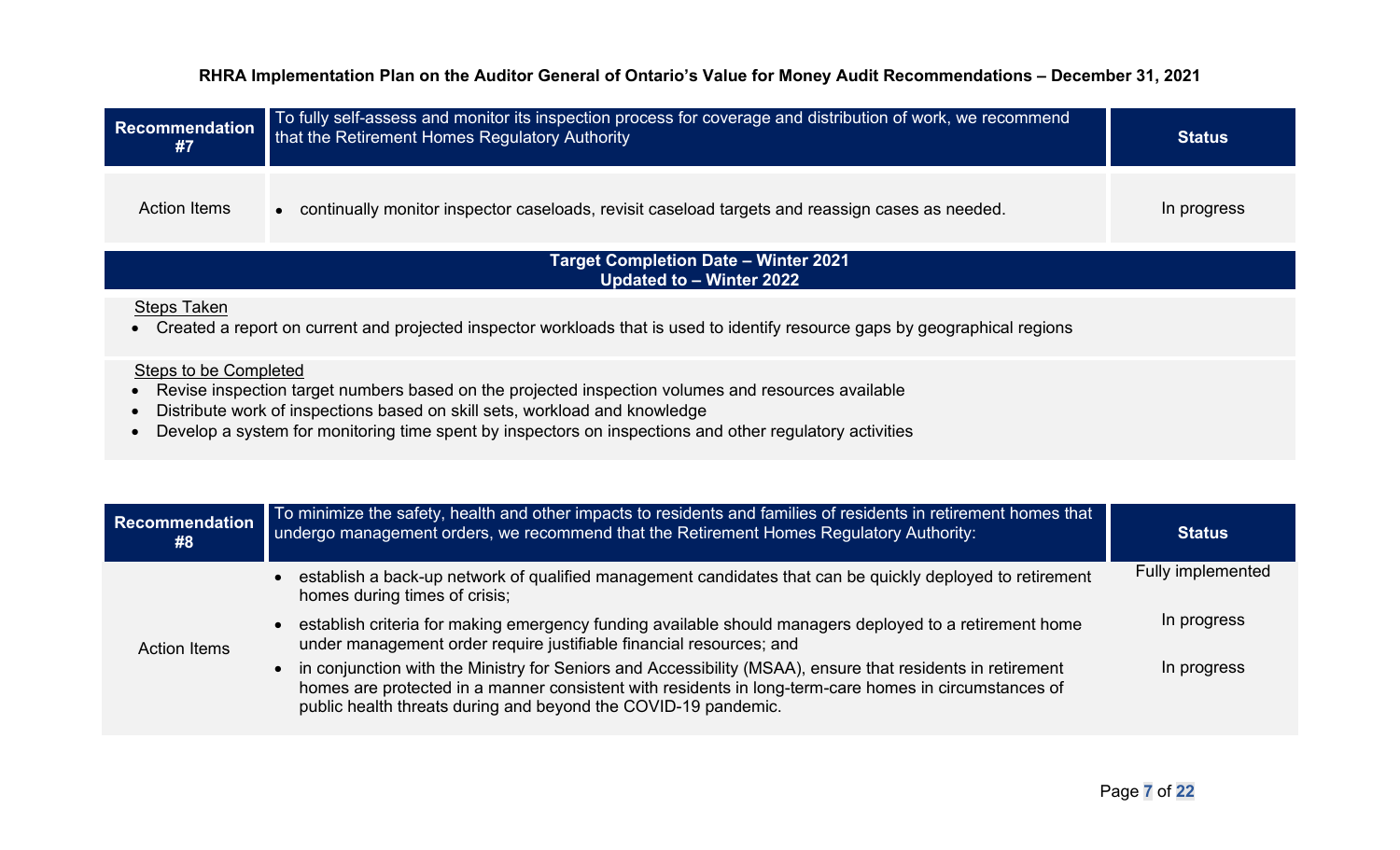#### **Target Completion Date – Winter 2023**

#### Steps Taken

- Developed and maintain a formal vendor of record roster of qualified management candidates
- Established criteria and implemented a program for the provision of temporary crisis funding to homes where financial constraints are a barrier to protect residents, through a Transfer Payment Agreement with MSAA
- Released ongoing guidance for visiting retirement homes under the Retirement Homes COVID-19 Visiting Policy which reflects guidance from the CMOH **Office**
- Supported MSAA in increasing uptake of rapid antigen screening and in revising the testing policy for retirement homes based on public health advice
- Supported the Province's roll out of vaccines in retirement homes. In December 2020, at the request of the MSAA, RHRA conducted a survey of all licenced retirement homes and ensured 100% completion to inform allocations required for the sector. RHRA also has distributed key information to retirement homes to support their readiness for vaccinations
- RHRA provided support and advice to MSAA as the Province continues to re-open and modify restrictions. This includes feedback on updates to the *Retirement Home Policy to Implement Directive 3*
- RHRA issued guidance on *Immunization Policy*
- RHRA issued a *Recommendation for Asymptomatic COVID-19 Screen Testing for Retirement Homes*

#### Steps to be Completed

• Explore the possibility of a sustained program of making funds available for crisis circumstances where retirement homes are not able to manage financially to protect residents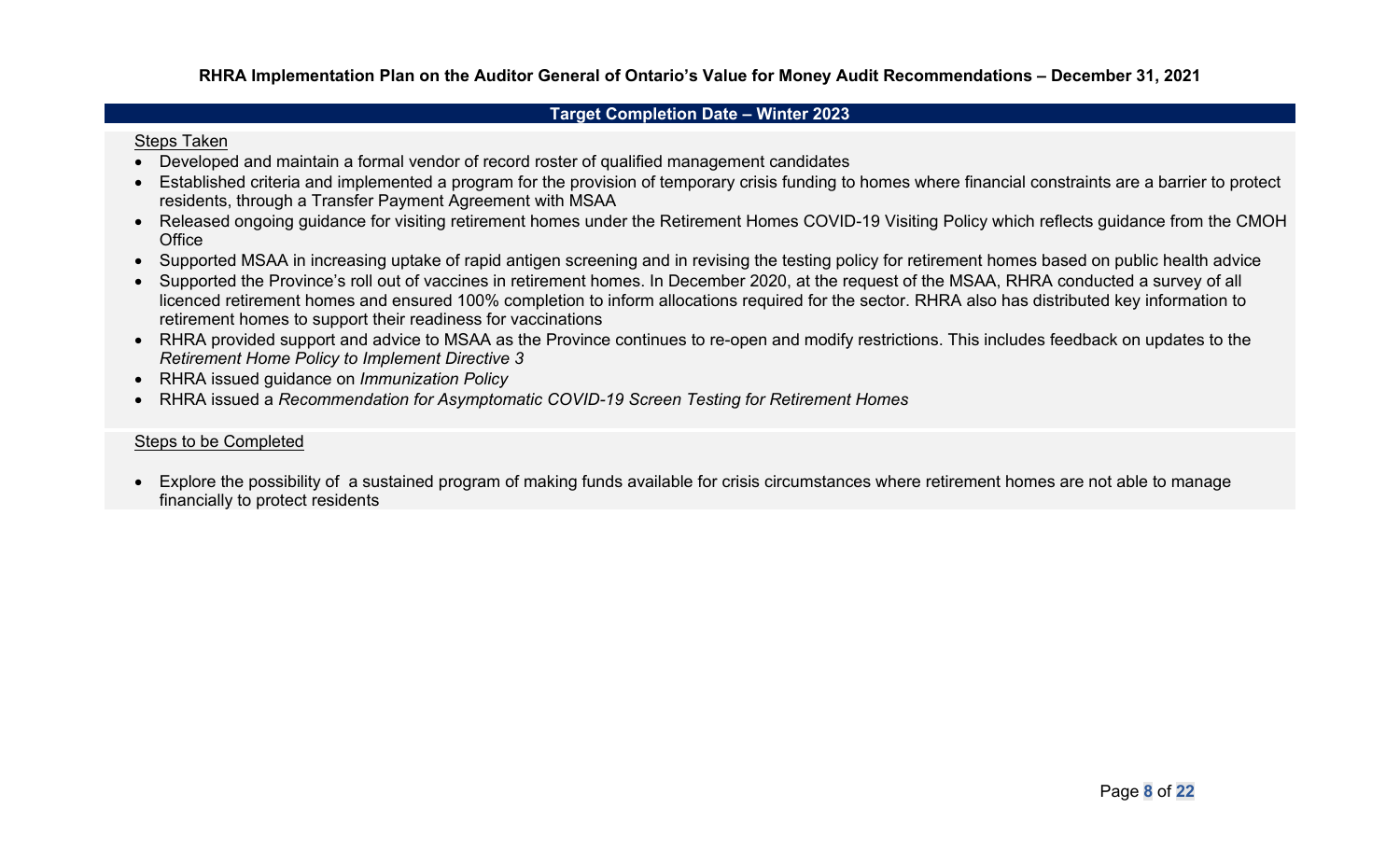| <b>Recommendation</b><br>#9                          | To protect retirement home residents from the risk of neglect, we recommend that the Retirement Homes<br><b>Regulatory Authority</b>                                                                                                                                                                                                                                                                                                                                                                                                                                                                                                      | <b>Status</b>            |
|------------------------------------------------------|-------------------------------------------------------------------------------------------------------------------------------------------------------------------------------------------------------------------------------------------------------------------------------------------------------------------------------------------------------------------------------------------------------------------------------------------------------------------------------------------------------------------------------------------------------------------------------------------------------------------------------------------|--------------------------|
| <b>Action Items</b>                                  | • communicate and support retirement homes in ensuring that family members and friends providing critical<br>personal care and support to retirement homes residents are able to do so during the pandemic, as long as<br>appropriate infection prevention and control procedures are followed.                                                                                                                                                                                                                                                                                                                                           | <b>Fully Implemented</b> |
|                                                      | <b>Target Completion Date - Winter 2021</b>                                                                                                                                                                                                                                                                                                                                                                                                                                                                                                                                                                                               |                          |
| <b>Steps Taken</b>                                   | Advised MSAA on concerns about visitor policy restrictions and the impact on resident physical and mental well-being<br>Communicated to the CMOH regarding concerns with current restrictions and the impact on resident well-being<br>Reviewed the Visitor Policy and continue to make recommendations to MSAA<br>Identified homes to participate in a proactive Canadian Red Cross pilot program to increase IPAC measures<br>Continue to communicate and support retirement homes in adhering to public health directives and guidance, including appropriate IPAC procedures for<br>visitors, as provincial pandemic response evolves |                          |
| Steps to be Completed<br>No outstanding action items |                                                                                                                                                                                                                                                                                                                                                                                                                                                                                                                                                                                                                                           |                          |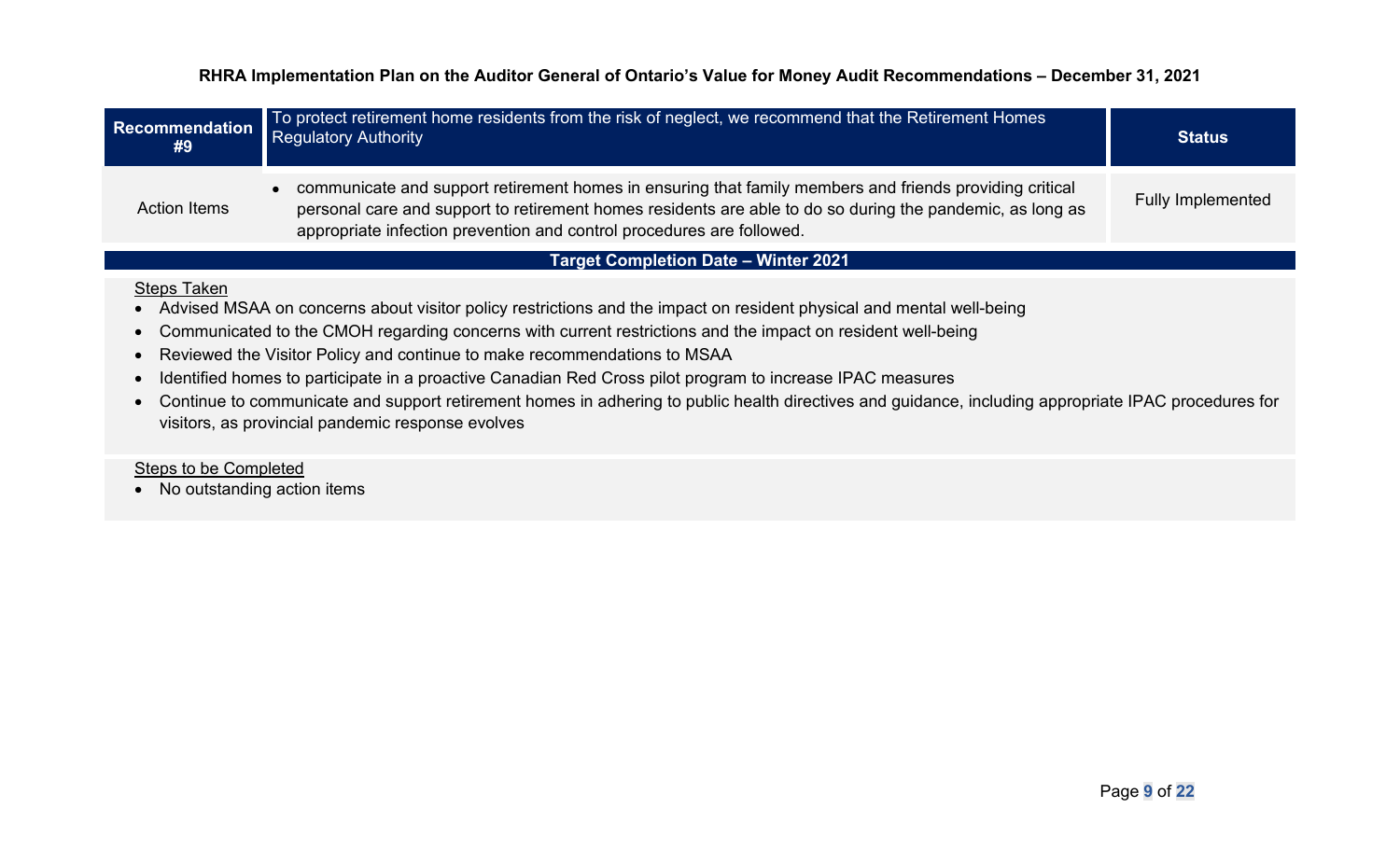| <b>Recommendation</b><br>#10      | To better inform the public about the extent of COVID-19 cases in retirement homes, we recommend that the<br><b>Retirement Homes Regulatory Authority:</b>                                                    | <b>Status</b>     |
|-----------------------------------|---------------------------------------------------------------------------------------------------------------------------------------------------------------------------------------------------------------|-------------------|
| <b>Action Items</b>               | work with the Ministry for Seniors and Accessibility and the Ministry of Health to obtain available validated<br>data directly from the Ministry of Health or directly from local public health agencies; and | Fully implemented |
|                                   | publish outbreak data on a weekly basis or more frequently as available, by retirement home, on the number<br>of residents and staff who test positive or die                                                 | Fully implemented |
|                                   | <b>Target Completion Date - Winter 2021</b>                                                                                                                                                                   |                   |
| $Q_{\text{max}}$ $T_{\text{max}}$ |                                                                                                                                                                                                               |                   |

#### Steps Taken

• Ongoing publication on the RHRA website of daily self-reported COVID-19 outbreak data and case-level information (infections and deaths for residents) by retirement home

• Ongoing work with local partners to monitor and support retirement homes in outbreak

• Assessed Public Health data and decided that it is not useable for daily reporting on the RHRA public dashboard; rather, RHRA uses retirement homes' self-reported data

Steps to be Completed

• No outstanding action items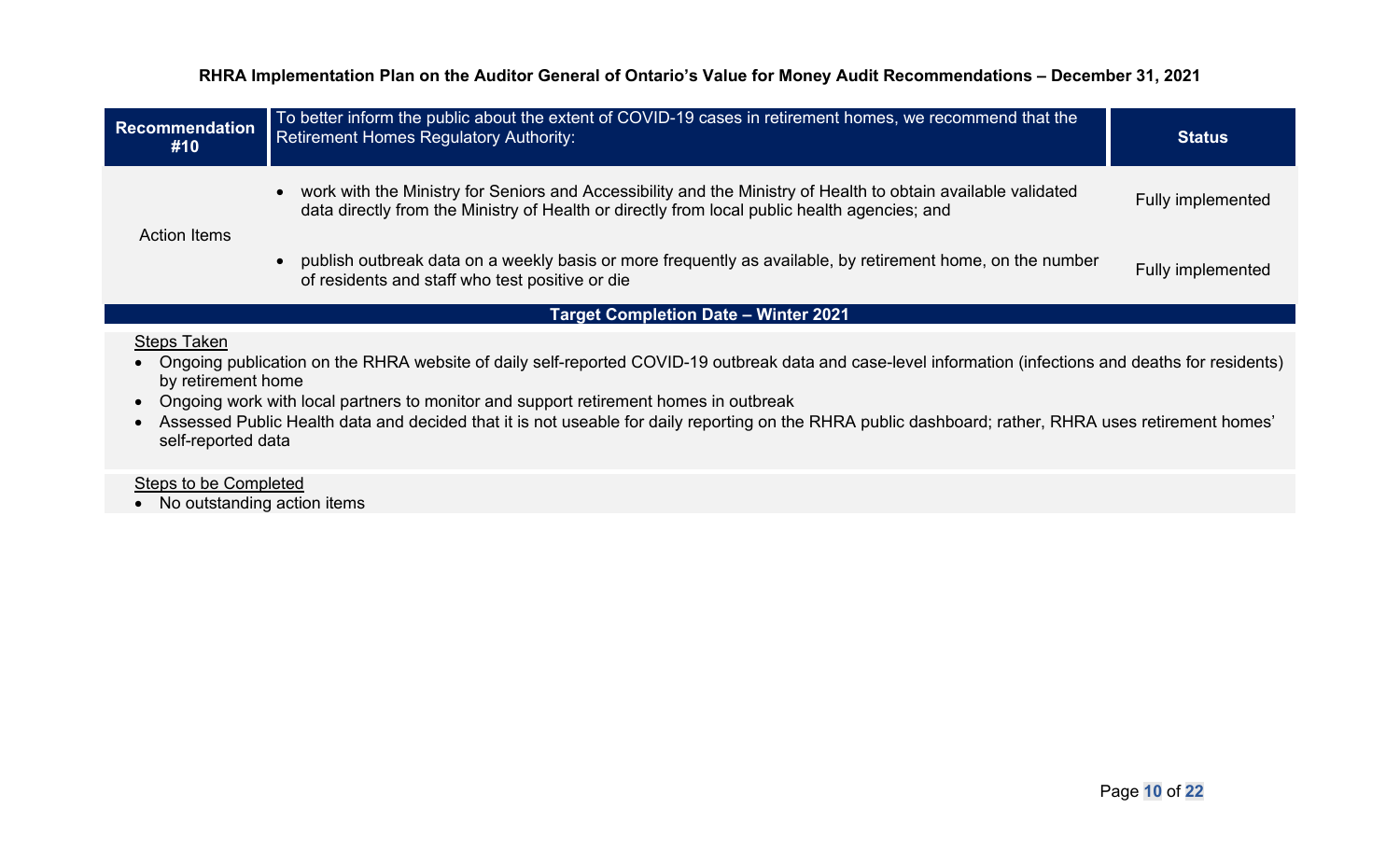| <b>Recommendation</b><br>#11                 | To identify alternative accommodations for patients should future waves of COVID-19 overwhelm long-term-<br>care homes and hospitals, and for residents who need to be moved from retirement homes that are affected by<br>outbreaks, we recommend that the Retirement Homes Regulatory Authority:                      | <b>Status</b> |
|----------------------------------------------|-------------------------------------------------------------------------------------------------------------------------------------------------------------------------------------------------------------------------------------------------------------------------------------------------------------------------|---------------|
| <b>Action Items</b>                          | work with the Ministry for Seniors and Accessibility to require retirement homes to provide monthly<br>occupancy information (and any related requirements) to the Retirement Homes Regulatory Authority; and                                                                                                           | In progress   |
|                                              | collect occupancy rates of retirement homes on a monthly basis to be used for monitoring and planning<br>outbreak responses that may be needed during the COVID-19 pandemic.                                                                                                                                            | In progress   |
|                                              | <b>Target Completion Date - Winter 2022</b><br>Updated to - Winter 2023                                                                                                                                                                                                                                                 |               |
| <b>Steps Taken</b><br>$\bullet$<br>$\bullet$ | Sought and obtained approval of Request for Information Policy from Minister for Seniors and Accessibility<br>Included a data collection project as part of the FY 2021/22 Business Plan<br>Worked with MSAA to determine ongoing occupancy data collection needs and at what frequency for COVID-19 planning purposes. |               |
| Steps to be Completed                        |                                                                                                                                                                                                                                                                                                                         |               |

- Undertake public consultation to advise stakeholders of our intent to periodically collect occupancy information
- Assess data collection process options, while considering RHRA's technology capabilities, cost efficiency and minimizing administrative burden on licensees
- Collect occupancy data on a periodic basis for the remainder of fiscal year 2021-22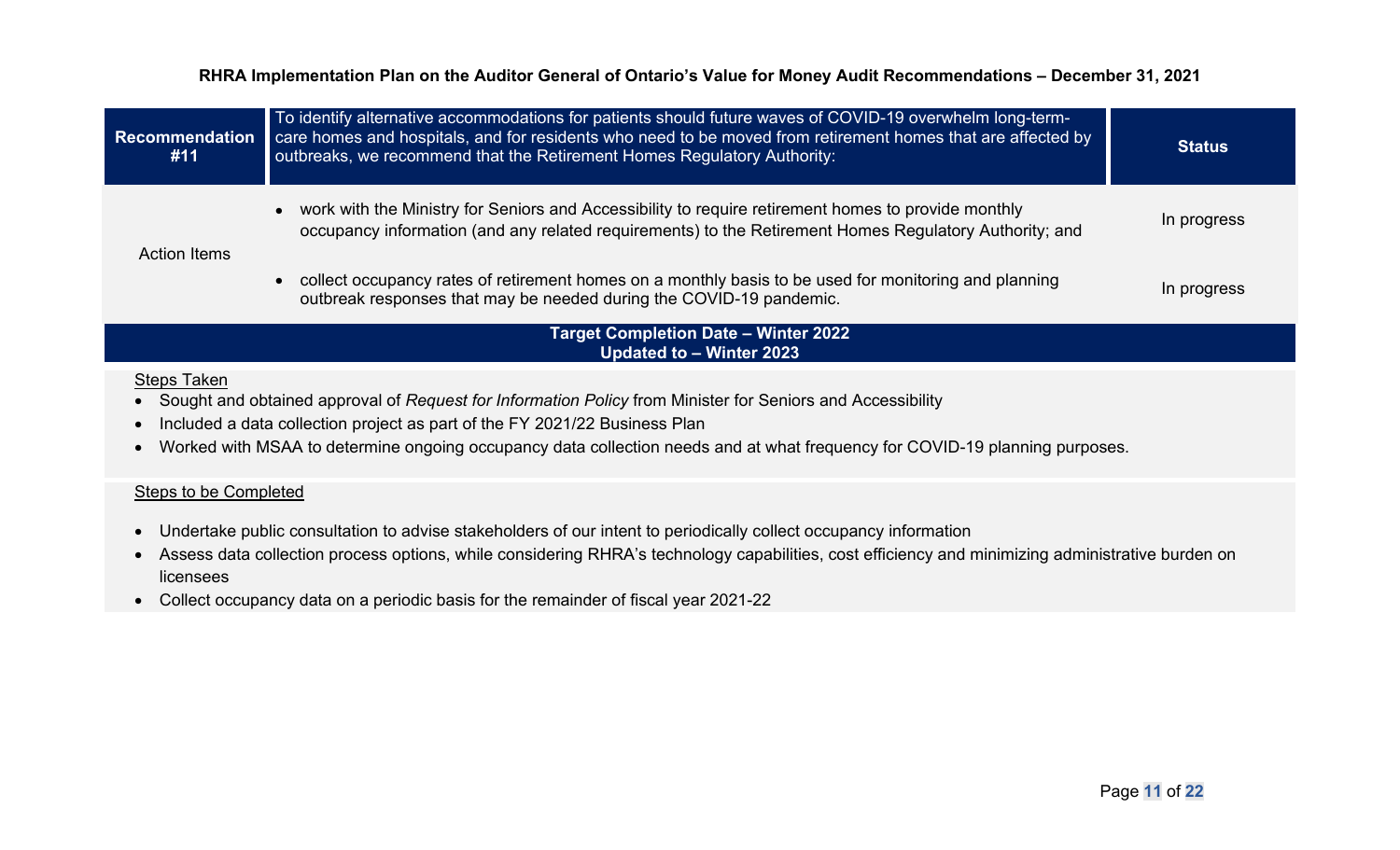| <b>Recommendation</b><br>#12 | To strengthen the licensing process of retirement homes, and the safety and protection of residents that may<br>require different levels of services as its primary focus, we recommend that the Retirement Homes Regulatory<br>Authority: | <b>Status</b> |
|------------------------------|--------------------------------------------------------------------------------------------------------------------------------------------------------------------------------------------------------------------------------------------|---------------|
|                              | accelerate and complete the development of its licence classes;<br>$\bullet$                                                                                                                                                               | In progress   |
| <b>Action Items</b>          | update its licensing procedures to include conducting applicant background checks to identify any indication<br>of financially irresponsible conduct and proof of financial viability;                                                     | In progress   |
|                              | develop a communications strategy to remind applicants that they are obligated to monitor their licence<br>conditions and report changes as needed to the Authority (RHRA); and                                                            | In progress   |
|                              | follow up on a timely basis any licence conditions made.                                                                                                                                                                                   | In progress   |
|                              | <b>Target Completion Date - Spring 2022</b><br>Updated to - Winter 2022                                                                                                                                                                    |               |
| <b>Steps Taken</b>           | Revised and implemented licensing forms to inform applicants of the RHRA's use of third parties to conduct checks to ensure licensure eligibility. This<br>includes the identification of financial irresponsibility indicators            |               |

- Expanded capacity for ongoing compliance monitoring for issues, including licence conditions
- Work on the Alternate Assurance Evaluation Project has resumed
- Revised criteria and procedures for enhanced background checks, including indicators of financially irresponsibility

### Steps to be Completed

- Advise MSAA in its review of the *Retirement Homes Act, 2010* to examine approaches to strengthening the licensing framework for retirement homes
- Define approach to monitoring financial stability of homes, once licenced, and document
- Communicate to homes about financial responsibility
- Ongoing evaluation and recommendations developed for future Alternate Assurance model/approach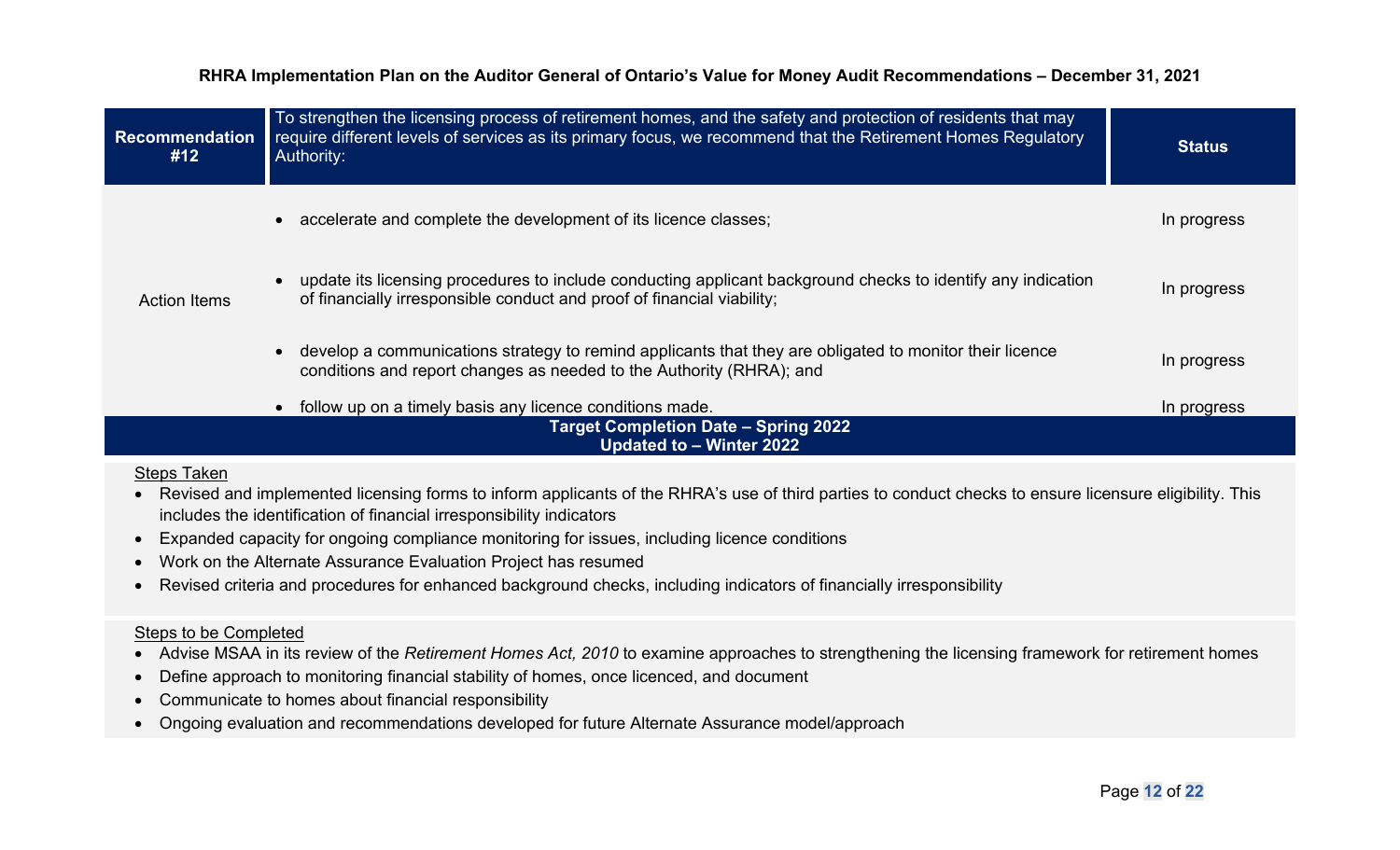| Recommendation<br>#13 | To protect retirement home residents from the risk of fire, we recommend that the Retirement Homes Regulatory<br>Authority:                                | <b>Status</b>     |
|-----------------------|------------------------------------------------------------------------------------------------------------------------------------------------------------|-------------------|
| <b>Action Items</b>   | impose a deadline for all licensees that have not completed the installation of their fire sprinkler systems to<br>have this done as soon as possible; and | Fully implemented |
|                       | • if a licensee does not comply, follow up with enforcement action where appropriate.                                                                      | Fully implemented |

## **Target Completion Date – Winter 2021**

#### Steps Taken

- Communicated to homes an expectation and timeline for compliance with the Ontario Fire Code requirements
- Taken additional enforcement measures, including revoking one licence
- Examined appropriate enforcement action for homes that have not yet provided evidence that they have sprinklers or an acceptable alternative solution
- Finalized decisions on enforcement action with licensees who have not provided proof of Ontario Fire Code compliant sprinkler systems

## Steps to be Completed

• No outstanding action items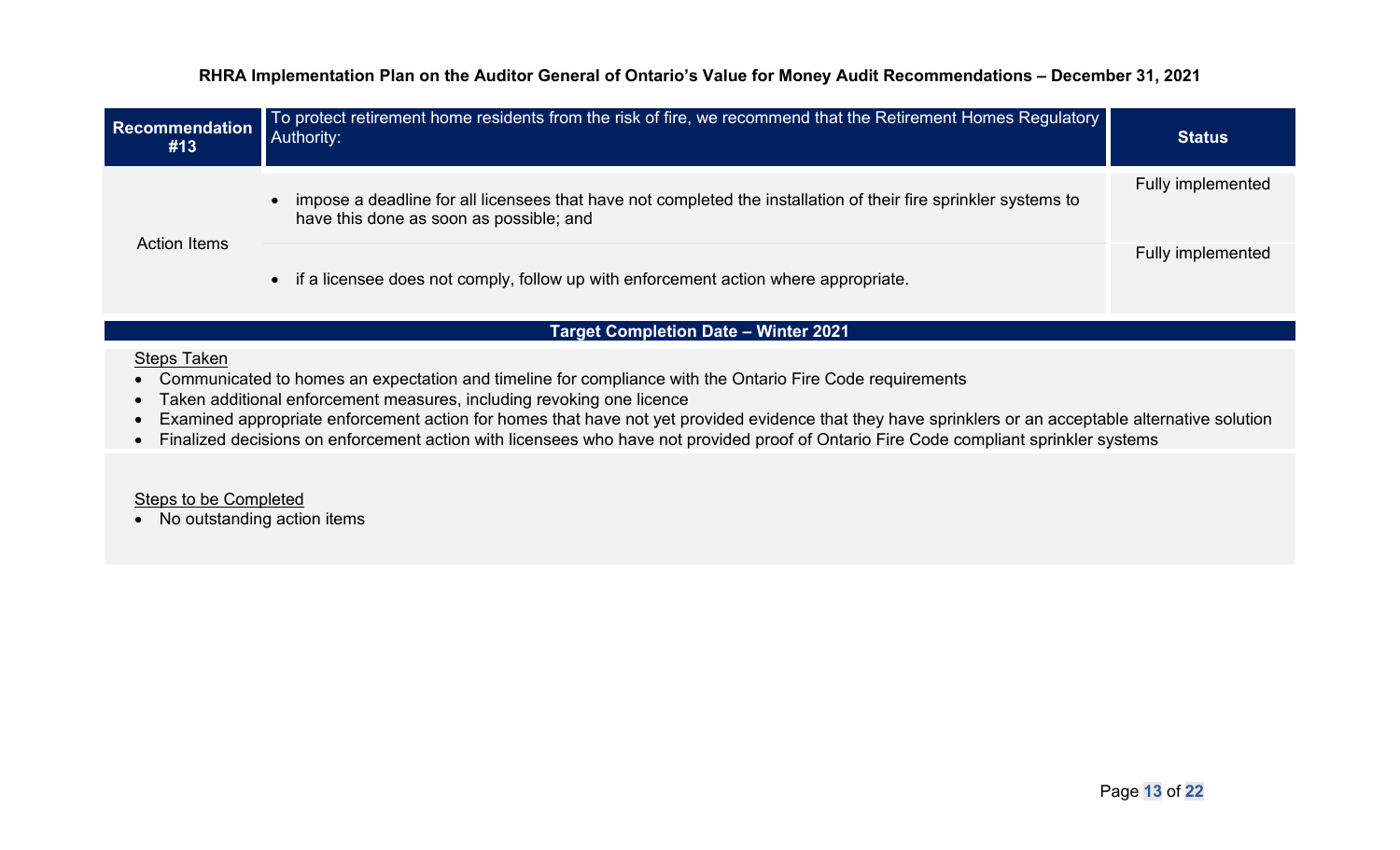| <b>Recommendation</b><br>#14                | To protect consumers from unknowingly purchasing accommodation and care services from retirement homes<br>that could possibly be unlicensed and unregulated under the Retirement Homes Act, 2010, we recommend<br>that the Retirement Homes Regulatory Authority: | <b>Status</b> |
|---------------------------------------------|-------------------------------------------------------------------------------------------------------------------------------------------------------------------------------------------------------------------------------------------------------------------|---------------|
|                                             | expedite the completion of its strategy to follow up on the 234 retirement homes that may possibly require a<br>licence and take appropriate enforcement actions as required; and                                                                                 | In progress   |
| <b>Action Items</b>                         | expedite the consideration and reduction of the potential risk to these homes in subsequent waves of<br>COVID-19 by either addressing the risk or bringing these risks to the attention of the Ministry for Seniors<br>and Accessibility.                         | In progress   |
| <b>Target Completion Date - Winter 2021</b> |                                                                                                                                                                                                                                                                   |               |

**Updated to – Winter 2022**

## Steps Taken

- Drafted and trained staff on an unlicensed homes procedure
- Advised MSAA of the scope and scale of the unlicensed homes project and the types of congregate settings captured as part of this initiative
- Following up with prioritized homes and determining where enforcement action is warranted
- Developed a communication plan to inform other sectors about the lack of oversight in such congregate care settings
- Established an ongoing program to address potential risk to these homes in subsequent COVID-19 waves

#### Steps to be Completed

- Continue to assess, on a risk-informed basis, which congregate settings that previously did not meet the legislative definition of a retirement home under the Act may now be subject to the Act due to change in their circumstances and report back to MSAA
- Collaborate with and provide advice to MSAA on its review of the Act to support the establishment of appropriate oversight of congregate settings
- RHRA will act on recommendations regarding the unlicensed homes monitoring initiative contained in the 2020-21 Risk Officer Report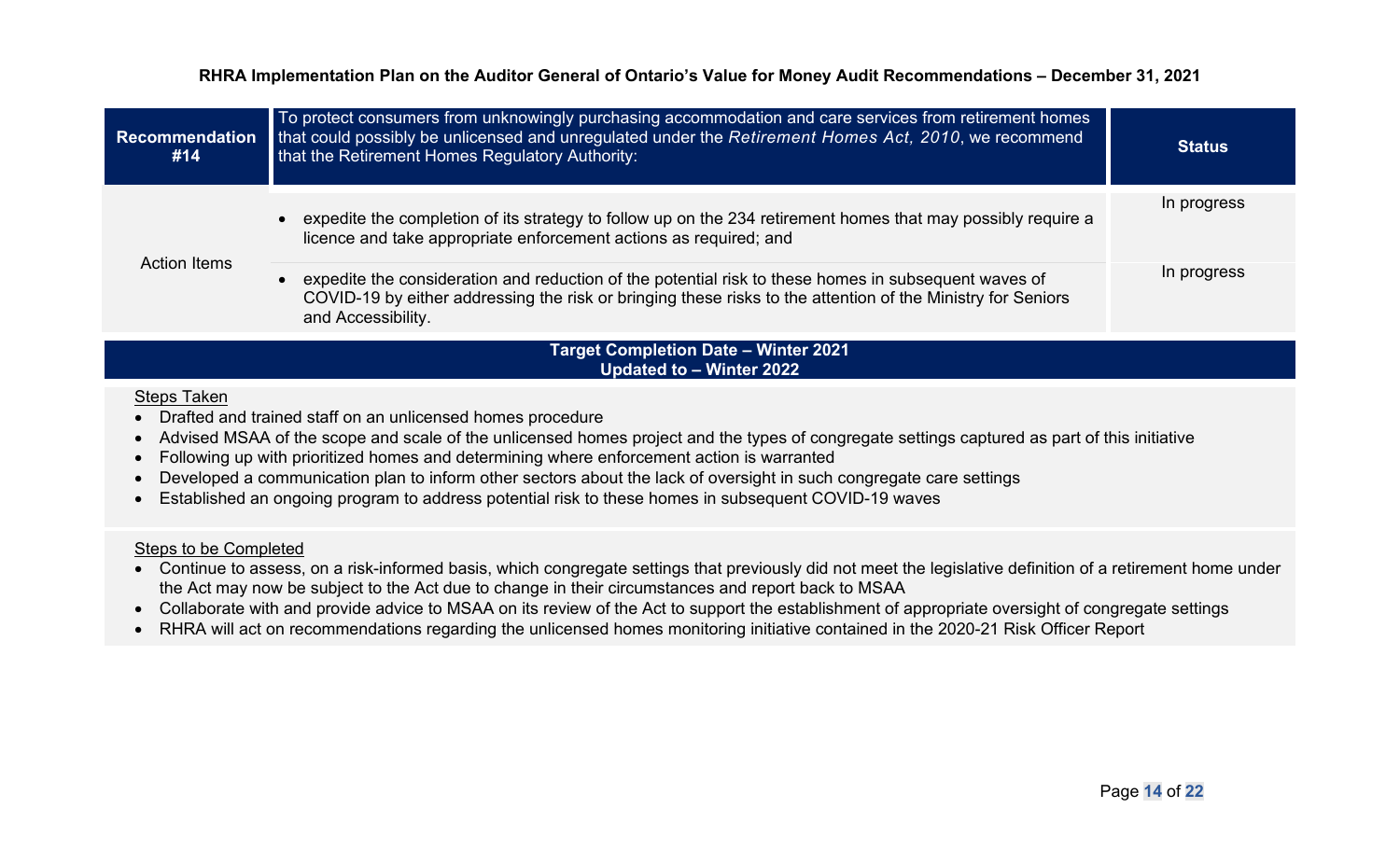| <b>Recommendation</b><br>#15                | To improve the Retirement Homes Regulatory Authority's effectiveness in overseeing the retirement home<br>sector and protect public safety, we recommend that the Authority                                                                                           |             |
|---------------------------------------------|-----------------------------------------------------------------------------------------------------------------------------------------------------------------------------------------------------------------------------------------------------------------------|-------------|
| <b>Action Items</b>                         | work with the Ministry for Seniors and Accessibility to critically assess the effectiveness of its enforcement<br>tools. In particular, an increase of the maximum administrative penalty amount allowed under the<br>Retirement Homes Act, 2010 could be considered. | In progress |
| <b>Target Completion Date - Winter 2022</b> |                                                                                                                                                                                                                                                                       |             |

#### Steps Taken

- Provided advice to MSAA in relation to the enhanced management orders to reduce implementation barriers and provided preliminary feedback on administrative monetary penalties
- Engaged in ongoing discussions with MSAA regarding potential legislative changes
- On October 28, 2021, the Minister of Long-Term Care introduced *the Providing More Care, Protecting Seniors, and Building More Beds Act, 2021*. In addition to proposed amendments to the *Retirement Homes Act, 2010* (RHA). Included in this Bill are provisions related to management orders and enhanced compliance orders. The Bill was passed and received Royal Assent on Dec 9, 2021

#### Steps to be Completed

• Undertake a critical assessment of RHRA's enforcement tools (including administrative penalties) to make an evidence-informed decision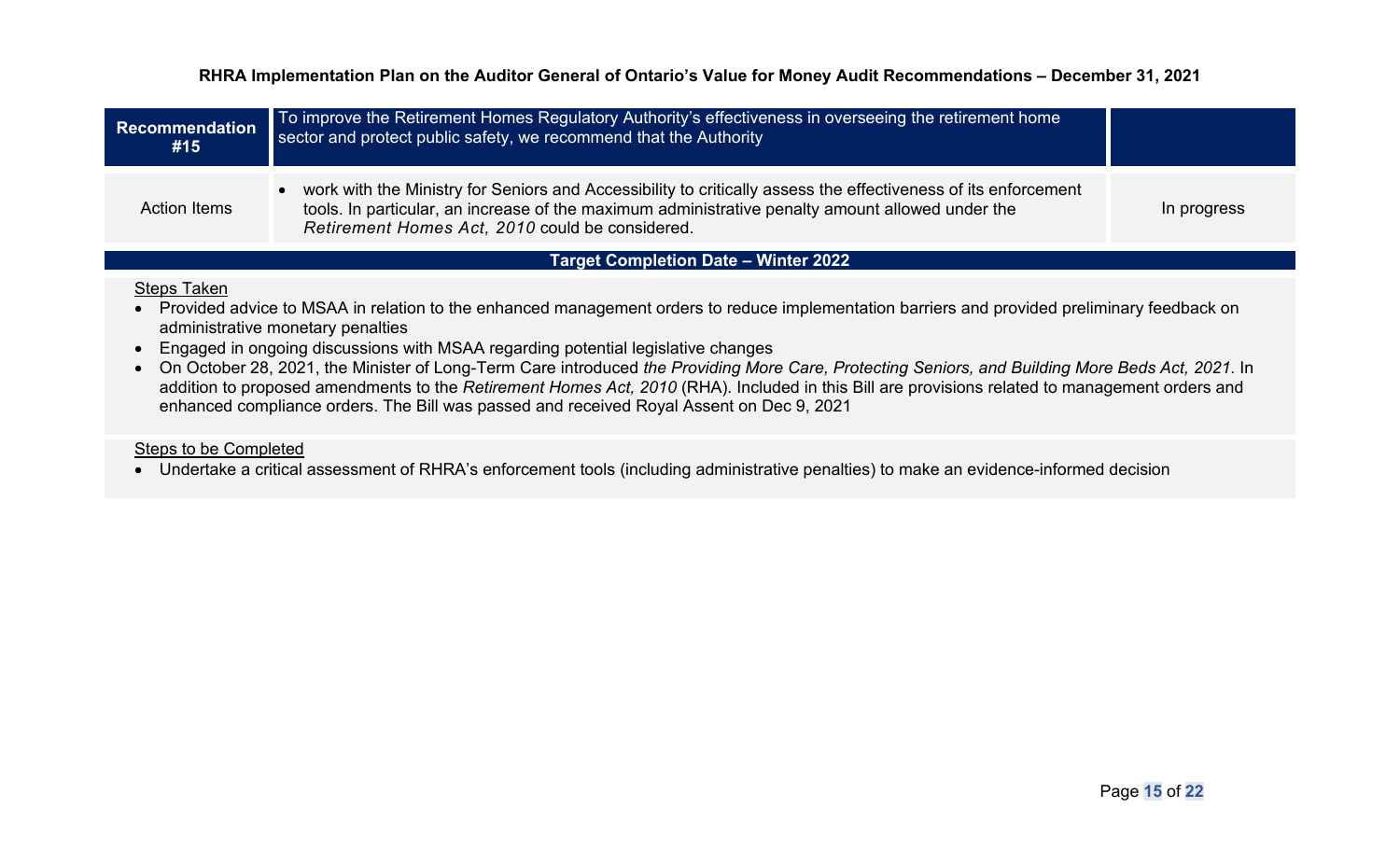| <b>Recommendation</b><br>#16                                          | To reduce the risk to retirement home residents that could be affected by loss or damage to their homes, we<br>recommend that the Retirement Homes Regulatory Authority:                                                                                          | <b>Status</b>     |
|-----------------------------------------------------------------------|-------------------------------------------------------------------------------------------------------------------------------------------------------------------------------------------------------------------------------------------------------------------|-------------------|
|                                                                       | request that retirement homes renew policies 30 days prior to expiry and notify the Authority that ongoing<br>coverage of residents is available;                                                                                                                 | Not yet initiated |
| <b>Action Items</b>                                                   | assess current research, and as necessary supplement, to derive an appropriate specific minimum amount<br>of extra expense insurance coverage for licensees to obtain; and                                                                                        | Not yet initiated |
|                                                                       | recommend a regulatory change that either specifies a minimum amount of extra expense insurance<br>coverage to the Minister for Seniors and Accessibility or provides authority for the Authority to set a minimum<br>amount of extra expense insurance coverage. | Not yet initiated |
| <b>Target Completion Date - Fall 2022</b><br>Updated to - Spring 2023 |                                                                                                                                                                                                                                                                   |                   |
| Steps to be Completed<br>Work is not yet underway                     |                                                                                                                                                                                                                                                                   |                   |
|                                                                       |                                                                                                                                                                                                                                                                   |                   |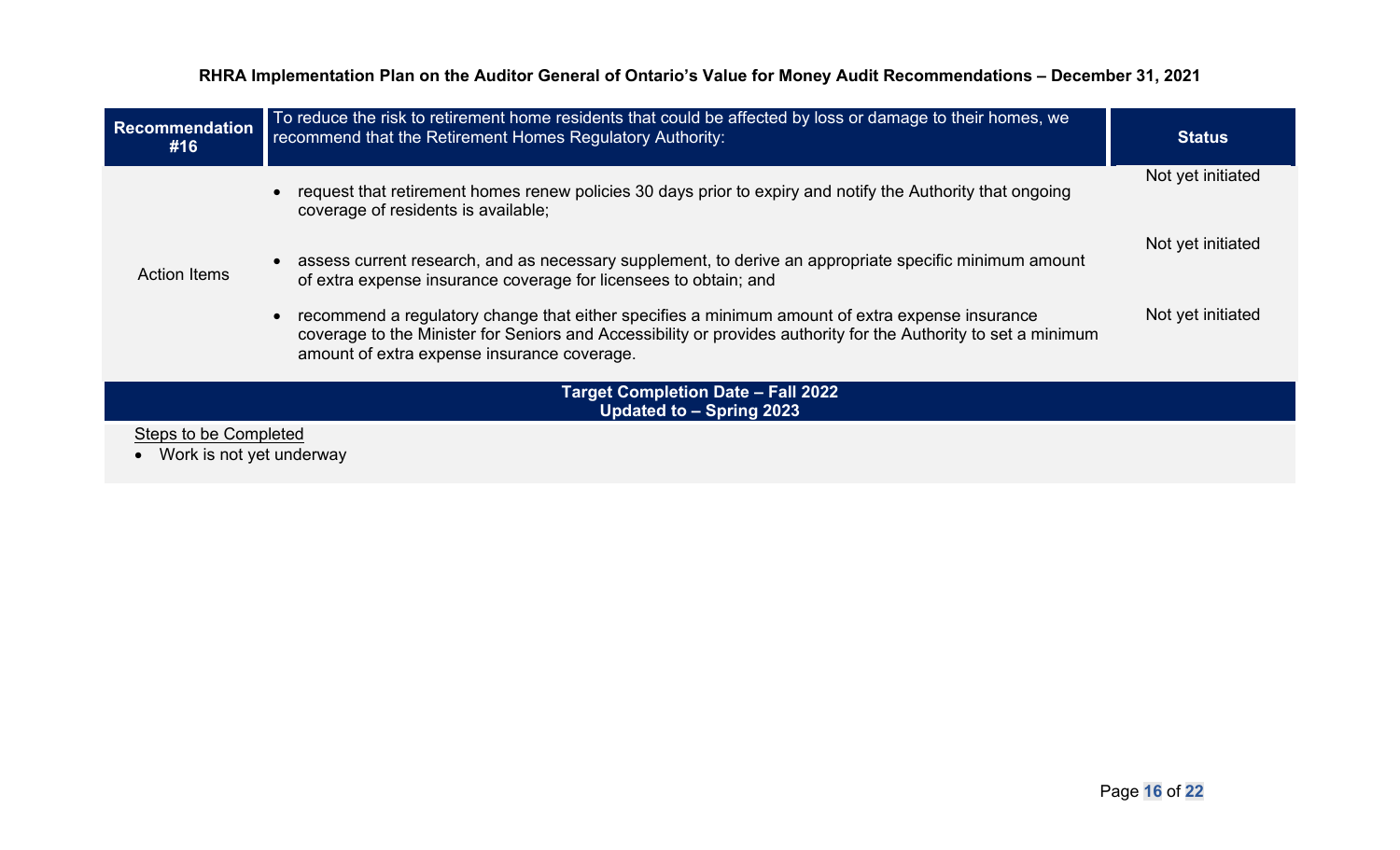| <b>Recommendation</b><br>#17 | To enhance the public's knowledge and awareness of the Authority's oversight role for the retirement home<br>industry and to minimize safety risks to retirement home residents, we recommend that the Retirement Homes<br><b>Regulatory Authority</b>                                                             | <b>Status</b> |
|------------------------------|--------------------------------------------------------------------------------------------------------------------------------------------------------------------------------------------------------------------------------------------------------------------------------------------------------------------|---------------|
| <b>Action Items</b>          | develop a more comprehensive communications strategy to specifically target groups that include residents<br>$\bullet$<br>and families, retirement home staff, and the public about its role, emphasizing how complaints can be best<br>brought to its attention or to the attention of other appropriate parties. | In progress   |

#### **Target Completion Date – Winter 2021 Updated to - Fall 2022**

### Steps Taken

- Implemented a campaign to raise awareness among target audiences of how to bring complaints to the RHRA
- Increased campaign resources to enable outreach to allied health professions
- Implemented a new, plain-language complaint form
- Provided advice to MSAA, as part of its legislative review, on the removal of barriers to information sharing to enhance complaints handling
- Developed a process to refer or facilitate the hand-off of non-retirement homes related complaints to other authorities having jurisdiction, as appropriate
- Clarified on the RHRA website how complaints are referred to other authorities having jurisdiction

#### Steps to be Completed

• RHRA will explore partnerships with allied health professions to amplify RHRA messages regarding complaints and how to bring them to the RHRA's attention.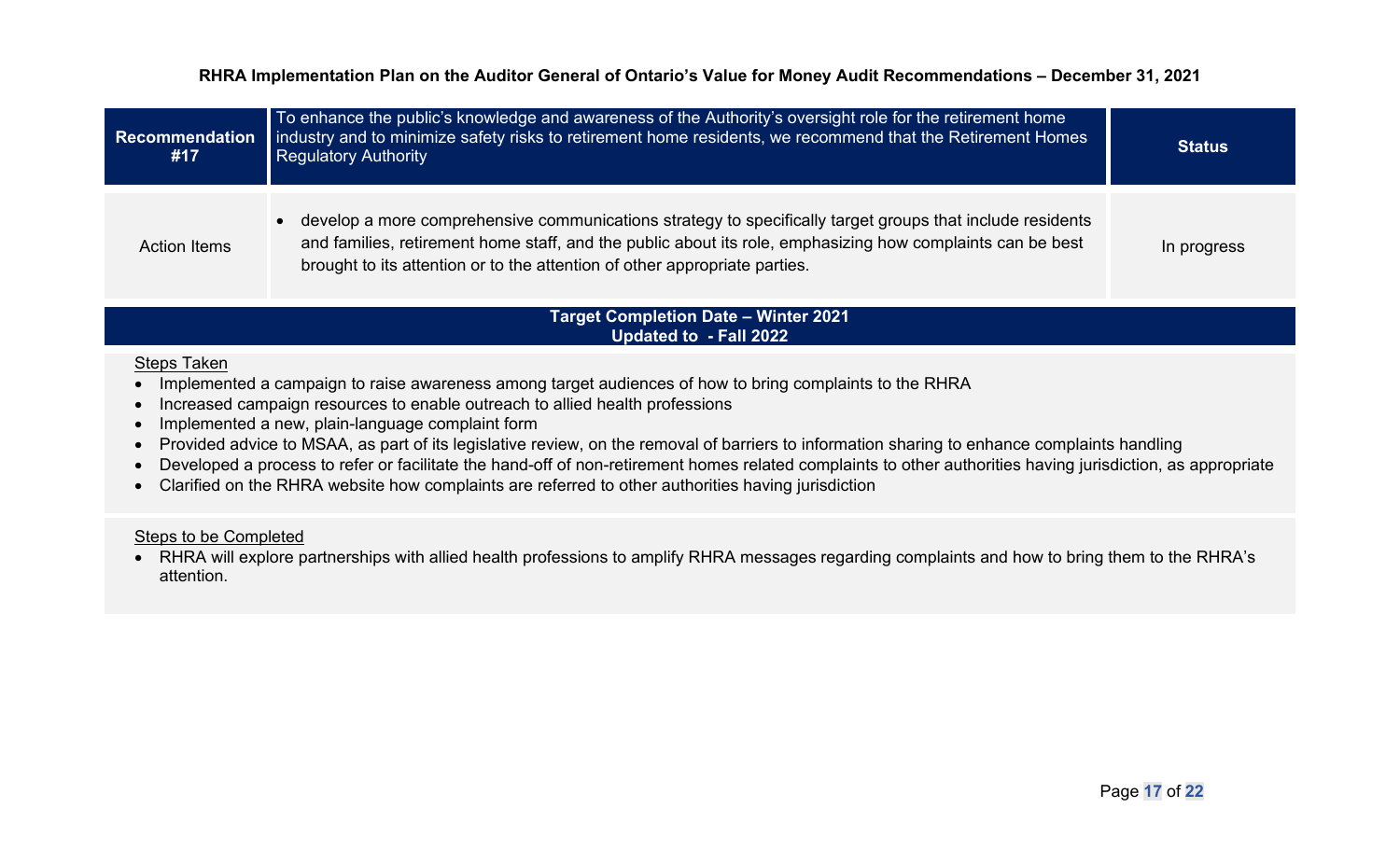| <b>Recommendation</b><br>#18                | To provide for more clarity and timely responses to retirement home residents, family members of residents, or<br>other persons who may have concerns about retirement homes, we recommend that the Retirement Homes<br><b>Regulatory Authority:</b>          | <b>Status</b>            |
|---------------------------------------------|---------------------------------------------------------------------------------------------------------------------------------------------------------------------------------------------------------------------------------------------------------------|--------------------------|
|                                             | develop a form letter containing contact information for other regulatory bodies and send the letter to all<br>complainants at the earliest opportunity before it investigates the complaints;                                                                | <b>Fully implemented</b> |
| <b>Action Items</b>                         | establish a process to refer complaints not within its jurisdiction directly to the appropriate regulatory body<br>and follow up with the complainant and the other regulatory body to ensure that the complaint has reached<br>the appropriate organization; | Fully implemented        |
|                                             | update its website to include contact information of all regulatory bodies to address concerns that the public<br>$\bullet$<br>commonly brings to the Authority's attention but are outside of the Authority's jurisdiction;                                  | <b>Fully implemented</b> |
|                                             | establish a performance indicator to measure turnaround time for investigating and resolving complaints, set<br>and review targets on an annual basis and monitor relevant performance; and                                                                   | In progress              |
|                                             | publish expected service standards about its complaint resolution process and its actual performance<br>against these standards on its website.                                                                                                               | Not yet initiated        |
| <b>Target Completion Date - Winter 2023</b> |                                                                                                                                                                                                                                                               |                          |

#### Steps Taken

- As part of its legislative review, provided advice to the MSAA on increasing the ability to share information
- Updated complaints procedure to note that RHRA staff will provide contact details of other regulatory bodies or agencies to complainants
- Developed and published on the RHRA website a list of applicable agencies and regulatory bodies the public might need to contact, based on type of complaint
- Developed a process which, pending legislative changes, will allow RHRA referrals through consent or current exemptions under the Act to remove barriers to access for complainants who are referred to other regulatory bodies
- Developed a framework to measure turnaround times for investigating and resolving complaints

### Steps to be Completed

• RHRA will set baselines for complaints metrics and subsequently will review and monitor performance against the target on an annual basis.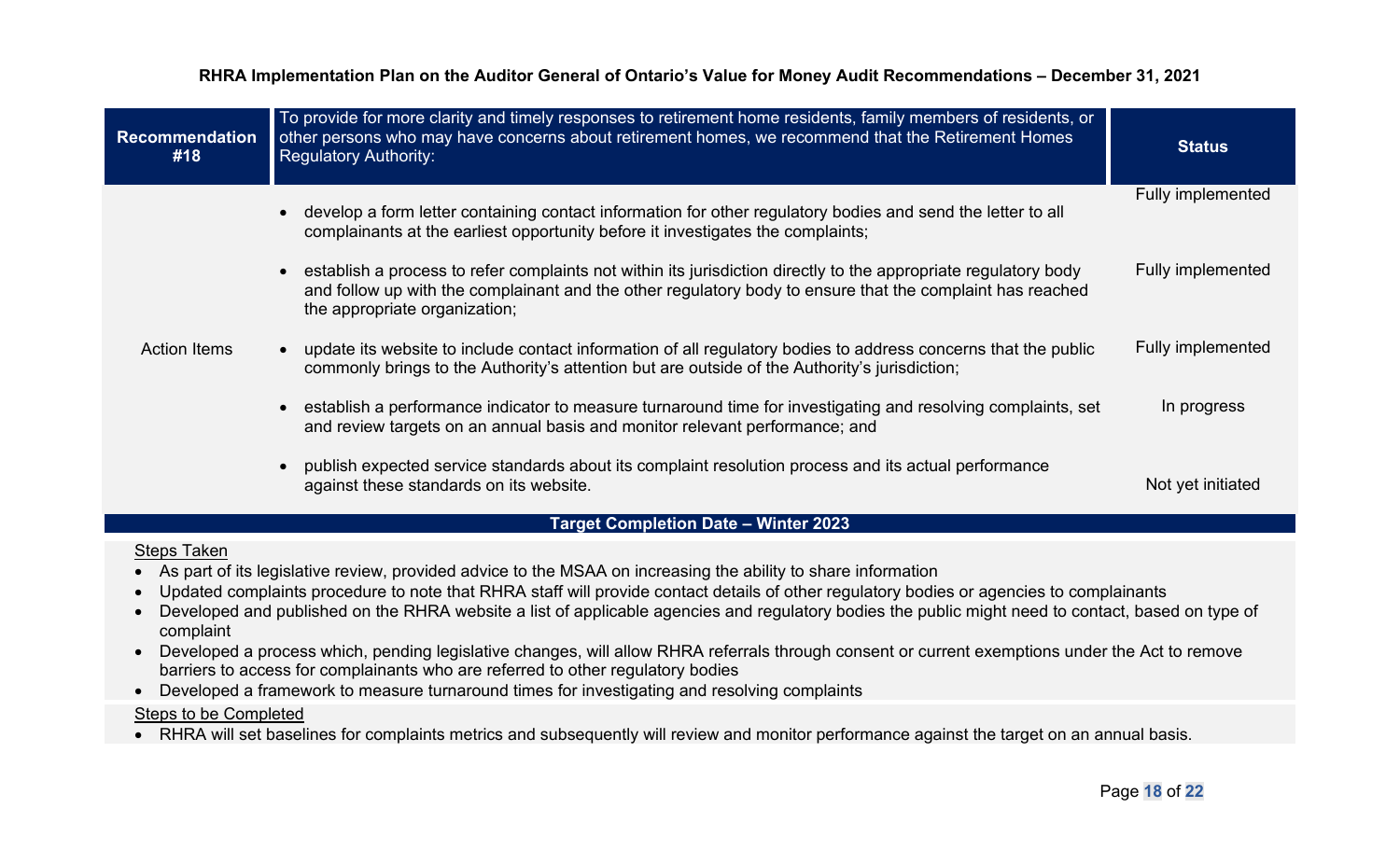| <b>Recommendation</b><br>#19                | To more clearly and effectively communicate information about retirement home complaints to existing and<br>future residents and family members, and to improve the effectiveness of retirement home inspection choices<br>by inspectors, we recommend that the Retirement Homes Regulatory Authority: | <b>Status</b>     |
|---------------------------------------------|--------------------------------------------------------------------------------------------------------------------------------------------------------------------------------------------------------------------------------------------------------------------------------------------------------|-------------------|
|                                             | publish data publicly and regularly on common complaint areas raised by consumers about the retirement<br>$\bullet$<br>home industry;                                                                                                                                                                  | In progress       |
|                                             | • publish the nature and quantity of complaints filed with the Authority for each retirement home on the<br>Authority's website while respecting the privacy of the complainant;                                                                                                                       | Not yet initiated |
| <b>Action Items</b>                         | • analyze complaint trends to identify significant areas of focus and to better inform its selection of retirement<br>homes for routine inspections; and                                                                                                                                               | In progress       |
|                                             | establish a training module for the retirement home sector and update training for its inspectors based on<br>$\bullet$<br>the most frequent and significant complaints raised to identify areas of focus for inspections.                                                                             | In progress       |
| <b>Target Completion Date - Winter 2022</b> |                                                                                                                                                                                                                                                                                                        |                   |

#### **Updated to – Winter 2024**

## Steps Taken

- Completed complaints analysis
- Assessed routine inspection process and inspector training, taking into consideration common complaint areas

## Steps to be Completed

• Consider increased transparency regarding the nature and quantity of complaints for each home in the development of enhanced inspection reports and the report card.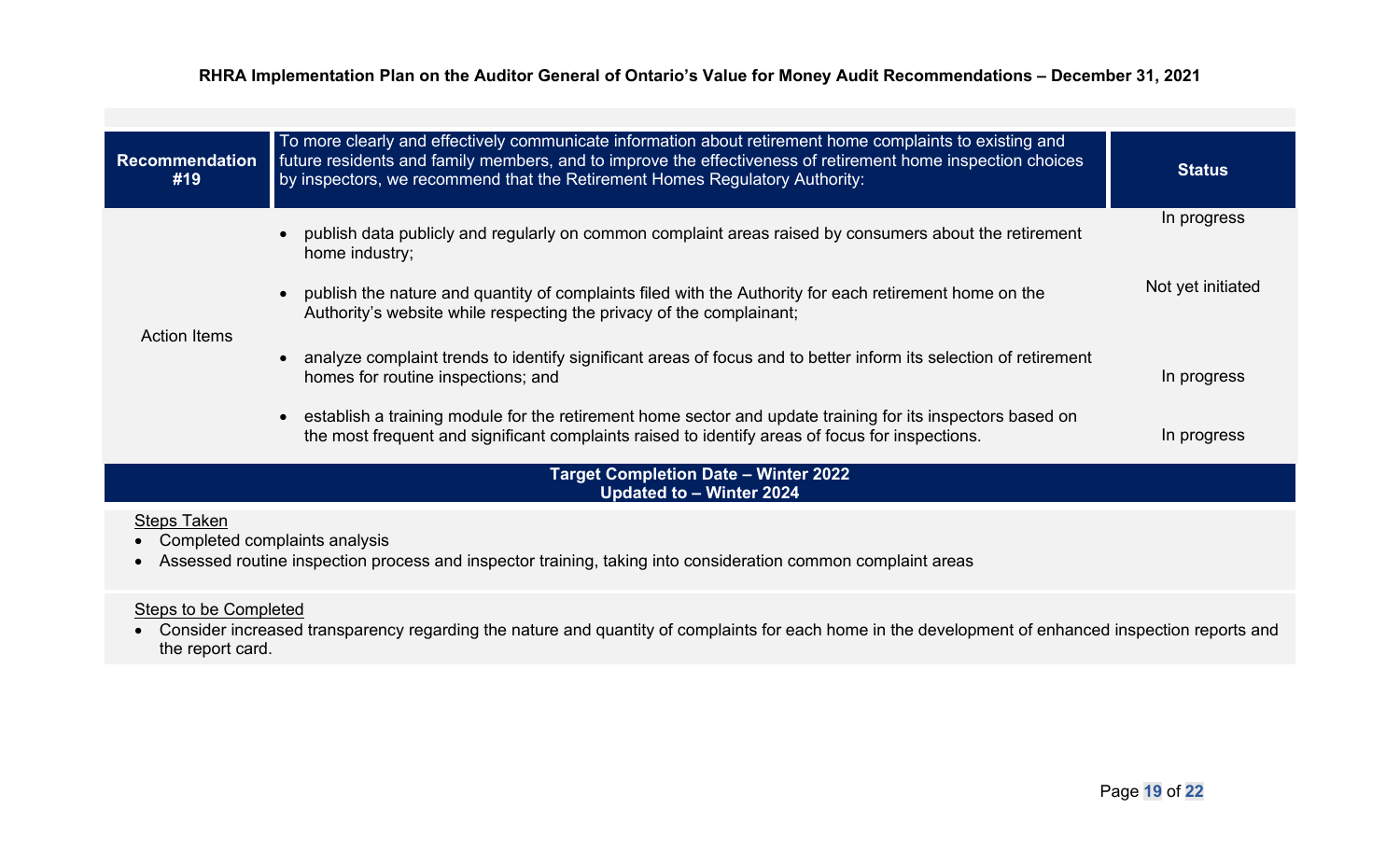| <b>Recommendation</b><br>#21                                                                 | To better inform and protect consumers when purchasing accommodation and care services from retirement<br>homes, we recommend that the Retirement Homes Regulatory Authority | <b>Status</b>     |  |
|----------------------------------------------------------------------------------------------|------------------------------------------------------------------------------------------------------------------------------------------------------------------------------|-------------------|--|
| <b>Action Items</b>                                                                          | accelerate its efforts to develop a public report card for each retirement home.<br>$\bullet$                                                                                | Not yet initiated |  |
| <b>Target Completion Date - Winter 2023</b><br>Updated to - Winter 2024                      |                                                                                                                                                                              |                   |  |
| <b>Steps Taken</b><br>Included public report card development in its 2021/2022 business plan |                                                                                                                                                                              |                   |  |
| Steps to be Completed<br>Further work will be reported in future quarters                    |                                                                                                                                                                              |                   |  |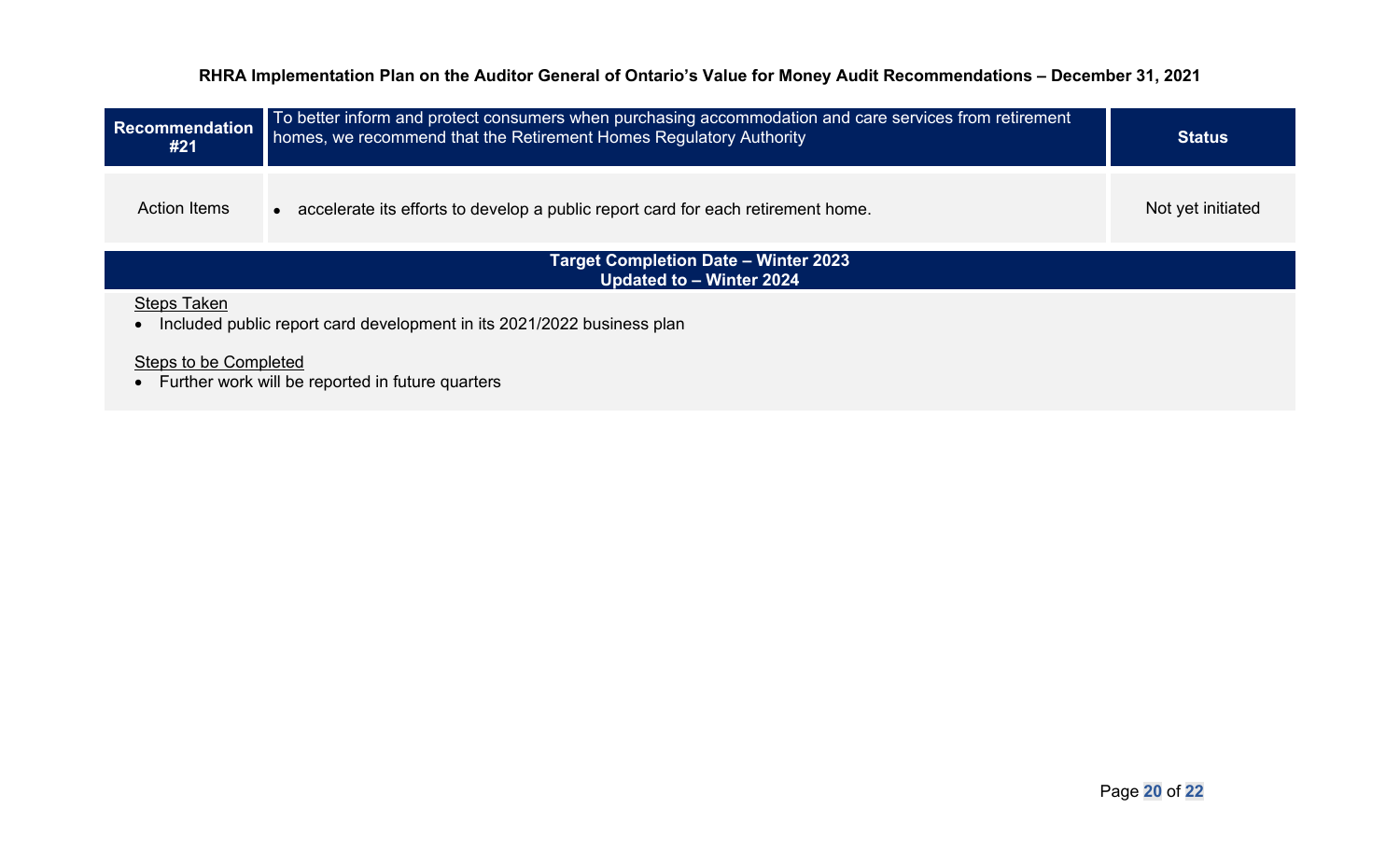| <b>Recommendation</b><br>#24 | To improve the safety and protection of retirement home residents and to support the work and effectiveness of<br>the Risk Officer, we recommend that the Retirement Homes Regulatory Authority: | <b>Status</b>            |
|------------------------------|--------------------------------------------------------------------------------------------------------------------------------------------------------------------------------------------------|--------------------------|
|                              | establish targeted time frames to phase in the Risk Officer's recommendations;                                                                                                                   | <b>Fully Implemented</b> |
| <b>Action Items</b>          | track the enactment of these recommendations; and<br>$\bullet$                                                                                                                                   | <b>Fully Implemented</b> |
|                              | report this information to the Board of Directors and to the Ministry for Seniors and Accessibility semi-<br>annually.                                                                           | <b>Fully Implemented</b> |

## **Target Completion Date – Winter 2021**

Steps Taken

- Proceeded with previously identified plans to develop and implement time frames to phase in recommendations from the Risk Officer
- Tracking implementation of the Risk Officer's recommendations
- Began distinct reporting of this information to the Board of Directors at semi-annual meetings
- Submitted status update on the implementation of the Risk Officer's recommendations to MSAA

Steps to be Completed

• No outstanding action items